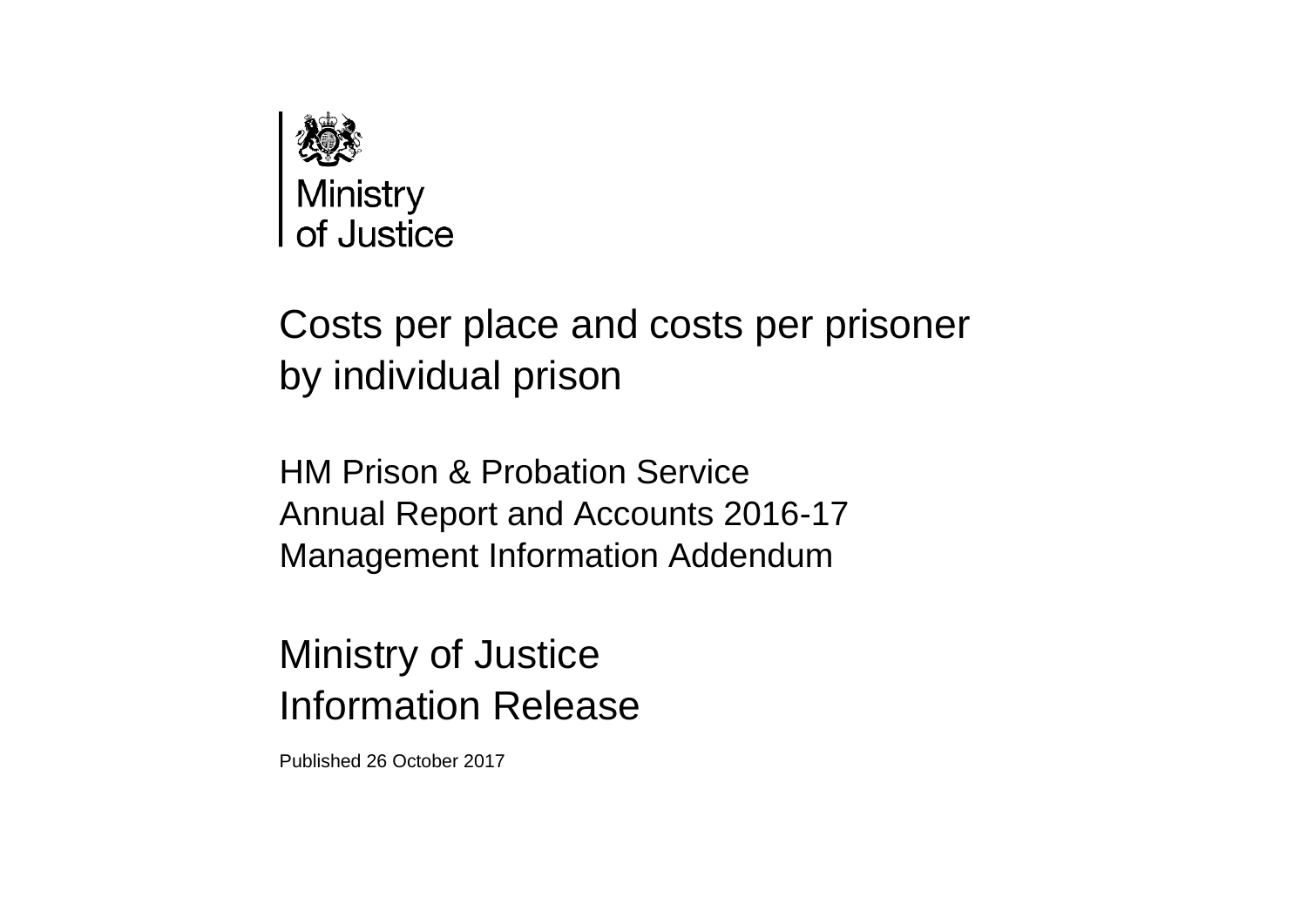## Definitions of Prison Functions and Key Terms used in the Tables

| <b>Functions</b>                                                    | <b>Definitions</b>                                                                                                                                                                                                                                                                                                                                                                                                                                                                                                                                                                                                                              |
|---------------------------------------------------------------------|-------------------------------------------------------------------------------------------------------------------------------------------------------------------------------------------------------------------------------------------------------------------------------------------------------------------------------------------------------------------------------------------------------------------------------------------------------------------------------------------------------------------------------------------------------------------------------------------------------------------------------------------------|
| Male category B Trainer<br>Male category C Trainer<br>Female closed | Closed training prisons provide a range of facilities for Category B and Category C adult male prisoners and closed<br>condition adult females who are serving medium to long-term sentences. Prisoners tend to be employed in a<br>variety of activities such as prison workshops, gardens and education and in offending behaviour programmes.                                                                                                                                                                                                                                                                                                |
| Male dispersal                                                      | These prisons hold the most difficult and dangerous prisoners in England and Wales including those assessed as<br>Category A. They serve to spread the Category A population, ensuring that the most dangerous prisoners are not<br>concentrated in a single establishment, thereby reducing the risks involved in holding them.                                                                                                                                                                                                                                                                                                                |
| Female local<br>Male local                                          | Local prisons serve the courts and receive remand and post conviction prisoners, prior to their allocation to other<br>establishments.                                                                                                                                                                                                                                                                                                                                                                                                                                                                                                          |
| Female open<br>Male open                                            | Open prisons house Category D adult male prisoners and Open condition adult females whose risk of absconding<br>is considered to be low, or who are of little risk to the public because of the nature of their offence. Open prisons<br>also house long-term prisoners who are coming towards the end of their sentence and who have gradually worked<br>their way down the categories. Open prisons are part of the resettlement programme to reintegrate prisoners back<br>into society. Whilst Open prisons may have some workshop facilities, some of the prisoners will work in the<br>community, returning to the prison in the evening. |
| Male closed YOI<br>(ages 18-21)                                     | Young Offender Institutions (YOIs) holding Young Adults (18 to 21 years old). May also include some young people<br>(aged 15 to 17) who are held separately from adults within the establishment.                                                                                                                                                                                                                                                                                                                                                                                                                                               |
| Male YOI young people<br>(ages 15-17)                               | Young Offender Institutions (YOIs) holding Young People (15 to 17 years old).                                                                                                                                                                                                                                                                                                                                                                                                                                                                                                                                                                   |

| <b>Terms</b>                                      | <b>Definitions</b>                                                                                                                                                                                                                                                                                                                                                                                       |
|---------------------------------------------------|----------------------------------------------------------------------------------------------------------------------------------------------------------------------------------------------------------------------------------------------------------------------------------------------------------------------------------------------------------------------------------------------------------|
| Cost per Place                                    | Cost per place is the average cost of providing a prison place for the year. It is the Direct resource expenditure or<br>Overall resource expenditure divided by Baseline Certified Normal Accommodation.                                                                                                                                                                                                |
| Cost per Prisoner                                 | Cost per prisoner is the average cost of holding one prisoner for the year. It is the Direct resource expenditure or<br>Overall resource expenditure divided by the average prison population                                                                                                                                                                                                            |
| <b>Certified Normal</b><br>Accommodation          | Certified Normal Accommodation (CNA), or uncrowded capacity, is the Prison Service's own measure of<br>accommodation. CNA represents the good, decent standard of accommodation that the Service aspires to provide<br>all prisoners.                                                                                                                                                                    |
| <b>Baseline Certified Normal</b><br>Accommodation | Baseline CNA is the sum total of all certified accommodation in an establishment except, normally, cells in<br>punishment or segregation units; healthcare cells or rooms in training prisons and YOIs that are not routinely used<br>to accommodate long stay patients. It is not reduced for places not available for immediate use, for example<br>damaged cells or cells affected by building works. |
| <b>Average Population</b>                         | The prison population average is the (mean) average of the 12-month end prison populations for the year.                                                                                                                                                                                                                                                                                                 |
| Direct Resource Expenditure                       | Direct Resource Expenditure is net expenditure managed and recorded at each prison.                                                                                                                                                                                                                                                                                                                      |
| Overall Resource Expenditure                      | Overall Resource Expenditure also includes net expenditure met at regional or national level and recorded in the<br>Annual accounts of the National Offender Management Service (NOMS).                                                                                                                                                                                                                  |
| Private Finance Initiative (PFI)                  | Prisons that are designed, constructed, managed and financed by the private sector.                                                                                                                                                                                                                                                                                                                      |
| Operate & Maintain Prisons                        | Prisons that are leased to a private sector operator who contracts directly to run the prison and maintain the<br>buildings.                                                                                                                                                                                                                                                                             |
| Contracted (Private Sector)<br><b>Prisons</b>     | Prisons that are operated by a private sector contractor.                                                                                                                                                                                                                                                                                                                                                |
| <b>Public Sector Prisons</b>                      | Prisons that are operated by the public sector (HMPS).                                                                                                                                                                                                                                                                                                                                                   |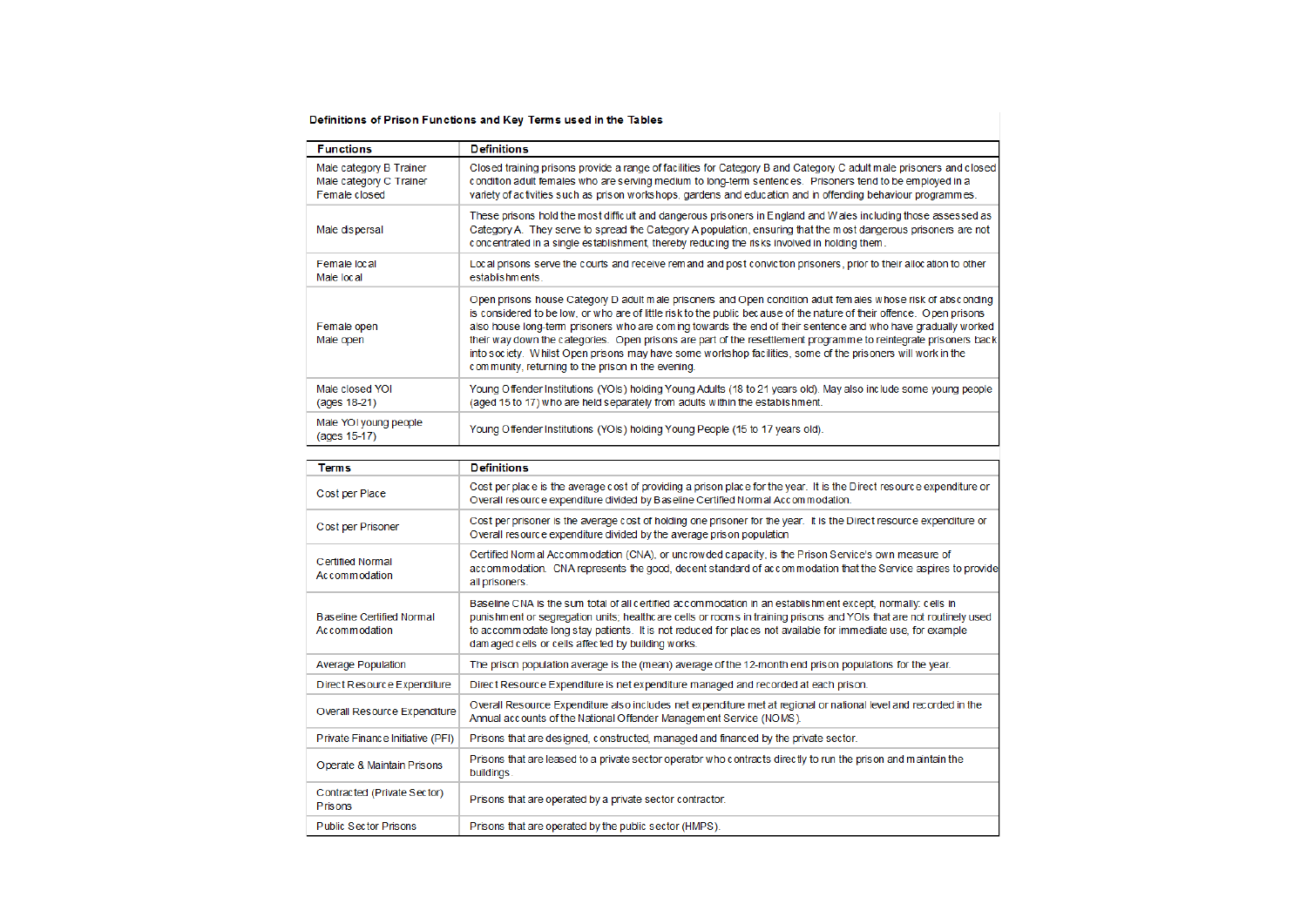#### **Table 2a: Summary Comparison of 2016-17 with 2015-16**

|                                                                                                                                                                                                    | <b>Certified Normal</b><br>Accommodation | Average<br><b>Population</b> | <b>Direct Resourcel</b><br><b>Expenditure</b>   | Cost per<br><b>Place</b>   | <b>Cost per</b><br><b>Prisoner</b> | <b>Overall Resource</b><br><b>Expenditure</b>                    | Cost per<br><b>Place</b>     | <b>Cost per</b><br><b>Prisoner</b> |
|----------------------------------------------------------------------------------------------------------------------------------------------------------------------------------------------------|------------------------------------------|------------------------------|-------------------------------------------------|----------------------------|------------------------------------|------------------------------------------------------------------|------------------------------|------------------------------------|
| 2016-17 Totals                                                                                                                                                                                     | 78,800                                   | 84,750                       | £1,943,546,987                                  | £24,664                    | £22,933                            | £2,997,687,957                                                   | £38,042                      | £35,371                            |
| Comparison with 2015-16<br>2015-16 Totals (Published October 2016)<br>- Transfer of education and training provision from DoE<br>2015-16 Restated Totals <sup>1</sup><br>Change (in nominal terms) | 78,271<br>529                            | 84,705<br>45                 | £1,897,972,242<br>£1,897,972,242<br>£45,574,746 | £24,249<br>£24,249<br>£416 | £22,407<br>£22,407<br>£526         | £2,753,747,261<br>£120,390,295<br>£2,874,137,556<br>£123,550,400 | £35,182<br>£36,720<br>£1,321 | £32,510<br>£33,931<br>£1,440       |
|                                                                                                                                                                                                    |                                          |                              |                                                 | 1.7%                       | 2.3%                               |                                                                  | 3.6%                         | 4.2%                               |
| Restated 2015-16 expenditure <sup>2</sup><br>(adjusted by GDP deflator <sup>2</sup> to give real terms change)                                                                                     |                                          |                              | £1,940,783,996                                  | £24,796                    | £22,912                            | £2,938,968,257                                                   | £37,549                      | £34,696                            |
| Change (in real terms) <sup>2</sup>                                                                                                                                                                | 529                                      | 45                           | £2,762,992                                      | $-E131$                    | £21                                | £58,719,699                                                      | £493                         | £675                               |
| Real terms percentage increase in 2016-17                                                                                                                                                          | 0.7%                                     | 0.1%                         | 0.1%                                            | $-0.5%$                    | 0.1%                               | 2.0%                                                             | 1.3%                         | 1.9%                               |

*Source: HM Prison & Probation Service*

The purpose of this table is to show the real movement in unit costs between 2015-16 and 2016-17 after allowing for the effects of changes in accounting treatment and inflation.

#### **Notes to Table 2a:**

1. The table provides a comparison between 2016-17 and the restated 2015-16 figures. 2015-16 has been restated to enable a more fair comparison between the two years. It includes the following change:

- Policy responsibility for education & training provision for those subject to adult detention in England transferred from the Department for Education to Ministry of Justice and is now overseen by the Agency.

2. This table also gives an adjustment by the GDP deflator to give changes in real terms between the two years, using figures published by the Office for National Statistics on 29 September 2017: 100/ 97.7941

Averages and Expenditure figures have been rounded to the nearest integer. Totals were formed from unrounded figures and therefore may not equal the sum of the rounded parts.

### **Table 2b: Comparison of 2016-17 with 2015-16 between Public Sector and Contracted Prisons**

|                               | <b>Certified Normal</b><br>Accommodation | Average<br><b>Population</b> | <b>Direct Resource</b><br><b>Expenditure</b> | Cost per<br><b>Place</b> | Cost per<br>Prisoner | <b>Overall Resource</b><br><b>Expenditure</b> | Cost per<br><b>Place</b> | <b>Cost per</b><br><b>Prisoner</b> |
|-------------------------------|------------------------------------------|------------------------------|----------------------------------------------|--------------------------|----------------------|-----------------------------------------------|--------------------------|------------------------------------|
| <b>Public Sector Prisons</b>  |                                          |                              |                                              |                          |                      |                                               |                          |                                    |
| <b>2016-17 Totals</b>         | 65,035                                   | 69,040                       | £1,485,326,105                               | £22.839                  | £21.514              | £2,467,926,949                                | £37.948                  | £35,746                            |
| 2015-16 Totals                | 64,619                                   | 69,313                       | £1,452,336,159                               | £22.475                  | £20,953              | £2,245,352,178                                | £34,748                  | £32,394                            |
| Adjustments                   |                                          |                              | £0                                           |                          |                      | £120,390,295                                  |                          |                                    |
| 2015-16 Restated Totals1      |                                          |                              | £1,452,336,159                               | £22,475                  | £20,953              | £2,365,742,474                                | £36.611                  | £34,131                            |
| Change (in nominal terms)     | 416                                      | $-273$                       | £32,989,946                                  | £363                     | £561                 | £102.184.476                                  | £1,337                   | £1,615                             |
|                               | 0.6%                                     | $-0.4%$                      | 2.3%                                         | 1.6%                     | 2.7%                 | 4.3%                                          | 3.7%                     | 4.7%                               |
| Restated 2015-16 expenditure1 |                                          |                              | £1,485,095,890                               | £22,982                  | £21,426              | £2,419,105,522                                | £37,437                  | £34,901                            |
|                               |                                          |                              |                                              |                          |                      |                                               |                          |                                    |
| Change (in real terms)        | 0.6%                                     | $-0.4%$                      | £230,216                                     | $-E144$                  | £88                  | £48,821,427                                   | £511                     | £845                               |
|                               |                                          |                              | $0.0\%$                                      | $-0.6%$                  | 0.4%                 | 2.0%                                          | 1.4%                     | 2.4%                               |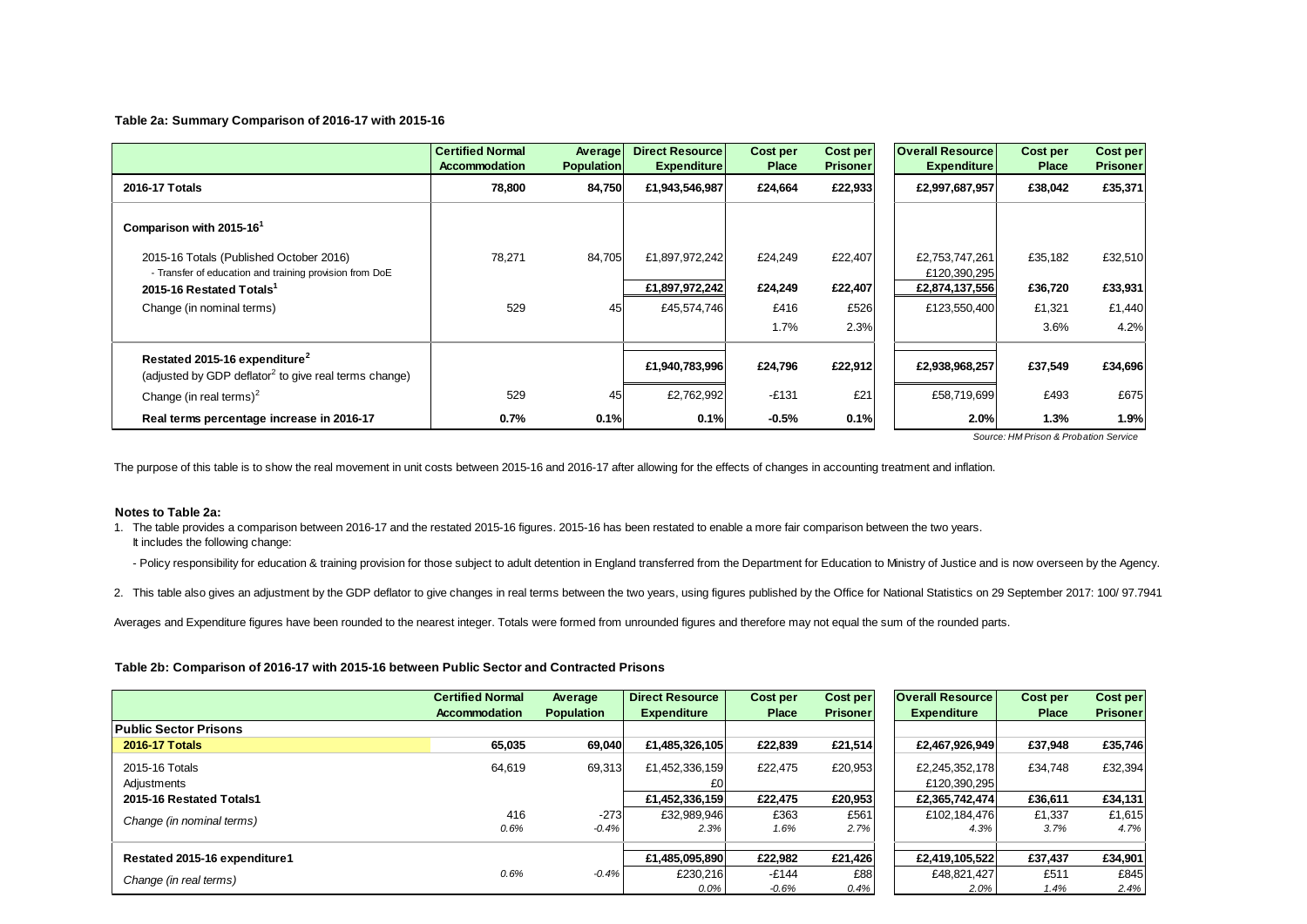| <b>Contracted Prisons (PFI)</b> |       |        |                     |         |         |                     |         |         |
|---------------------------------|-------|--------|---------------------|---------|---------|---------------------|---------|---------|
| <b>2016-17 Totals</b>           | 8,981 | 10,258 | £368,402,683        | £41.021 | £35,913 | £410.277.723        | £45.684 | £39,995 |
| 2015-16 Totals<br>Adjustments   | 8,868 | 10,015 | £353,505,693<br>£OI | £39,862 | £35,298 | £384,053,189<br>£0. | £43,307 | £38,348 |
| 2015-16 Restated Totals1        |       |        | £353,505,693        | £39,862 | £35,298 | £384,053,189        | £43,307 | £38,348 |
| Change (in nominal terms)       | 113   | 243    | £14,896,990         | £1,159  | £615    | £26,224,534         | £2,377  | £1,647  |
|                                 | 1.3%  | 2.4%   | 4.2%                | 2.9%    | 1.7%    | 6.8%                | 5.5%    | 4.3%    |
|                                 |       |        |                     |         |         |                     |         |         |
| Restated 2015-16 expenditure1   |       |        | £361,479,571        | £40,761 | £36,094 | £392.716.114        | £44.283 | £39,213 |
| Change (in real terms)          | 1.3%  | 2.4%   | £6,923,112          | £260    | $-E181$ | £17,561,609         | £1,400  | £782    |
|                                 |       |        | 1.9%                | 0.6%    | $-0.5%$ | 4.5%                | 3.2%    | 2.0%    |

| <b>Contracted Prisons (Operate &amp; Manage)</b> |       |       |               |         |           |               |           |           |
|--------------------------------------------------|-------|-------|---------------|---------|-----------|---------------|-----------|-----------|
| <b>2016-17 Totals</b>                            | 4,784 | 5,452 | £89.818.199   | £18,775 | £16,474   | £119,483,284  | £24,976   | £21,915   |
| 2015-16 Totals                                   | 4,784 | 5,377 | £92,130,389   | £19.258 | £17,133   | £124,341,893  | £25,991   | £23,123   |
| Adjustments                                      |       |       |               |         |           |               |           |           |
| 2015-16 Restated Totals1                         |       |       | £92,130,389   | £19,258 | £17,133   | £124.341.893  | £25.991   | £23,123   |
| Change (in nominal terms)                        |       | 75    | $-E2,312,191$ | $-E483$ | $-E659$   | $-E4,858,609$ | $-£1,016$ | $-E1,208$ |
|                                                  | 0.0%  | 1.4%  | $-2.5%$       | $-2.5%$ | $-3.8%$   | $-3.9%$       | $-3.9%$   | $-5.2%$   |
|                                                  |       |       |               |         |           |               |           |           |
| Restated 2015-16 expenditure1                    |       |       | £94,208,535   | £19.692 | £17,519   | £127.146.621  | £26.577   | £23,645   |
| Change (in real terms)                           | 0.0%  | 1.4%  | $-E4,390,337$ | -£918   | $-£1.045$ | $-E7,663,337$ | $-£1,602$ | $-E1,729$ |
|                                                  |       |       | $-4.7%$       | $-4.7%$ | $-6.0\%$  | $-6.0\%$      | $-6.0%$   | $-7.3%$   |

| Total (as per Table 2a)       |             |            |                      |                    |              |                                |                |                |
|-------------------------------|-------------|------------|----------------------|--------------------|--------------|--------------------------------|----------------|----------------|
| <b>2016-17 Totals</b>         | 78,800      | 84,750     | £1,943,546,987       | £24.664            | £22,933      | £2,997,687,957                 | £38.042        | £35,371        |
| 2015-16 Totals<br>Adjustments | 78.271      | 84,705     | £1,897,972,242<br>£0 | £24.249            | £22.407      | £2,753,747,261<br>£120,390,295 | £35,182        | £32,510        |
| 2015-16 Restated Totals1      |             |            | £1,897,972,242       | £24.249            | £22,407      | £2,874,137,556                 | £36,720        | £33,931        |
| Change (in nominal terms)     | 529<br>0.7% | 45<br>0.1% | £45,574,746<br>2.4%  | £416<br>1.7%       | £526<br>2.3% | £123,550,400<br>4.3%           | £1,321<br>3.6% | £1,440<br>4.2% |
| Restated 2015-16 expenditure1 |             |            | £1,940,783,996       | £24.796            | £22,912      | £2,938,968,257                 | £37,549        | £34,696        |
| Change (in real terms)        | 0.7%        | 0.1%       | £2.762.992<br>0.1%   | $-£131$<br>$-0.5%$ | £21<br>0.1%  | £58,719,699<br>2.0%            | £493<br>1.3%   | £675<br>1.9%   |

### **Notes to Table 2b:**

- 1. The table provides a breakdown of the changes in nominal terms over the two years, including adjustments where appropriate, between Public Sector and Contracted Prisons. This table also gives an adjustment by the GDP deflator to give changes in real terms between the two years, using figures published by the Office for National Statistics on 29 September 2017: 100/ 97.7941
- 2. The unit costs of public and private prisons are not directly comparable because of different methods of accounting and of scope (e.g. PFI prisons include interest charges and most private prisons include health and education costs).

Averages and Expenditure figures have been rounded to the nearest integer. Totals were formed from unrounded figures and therefore may not equal the sum of the rounded parts.